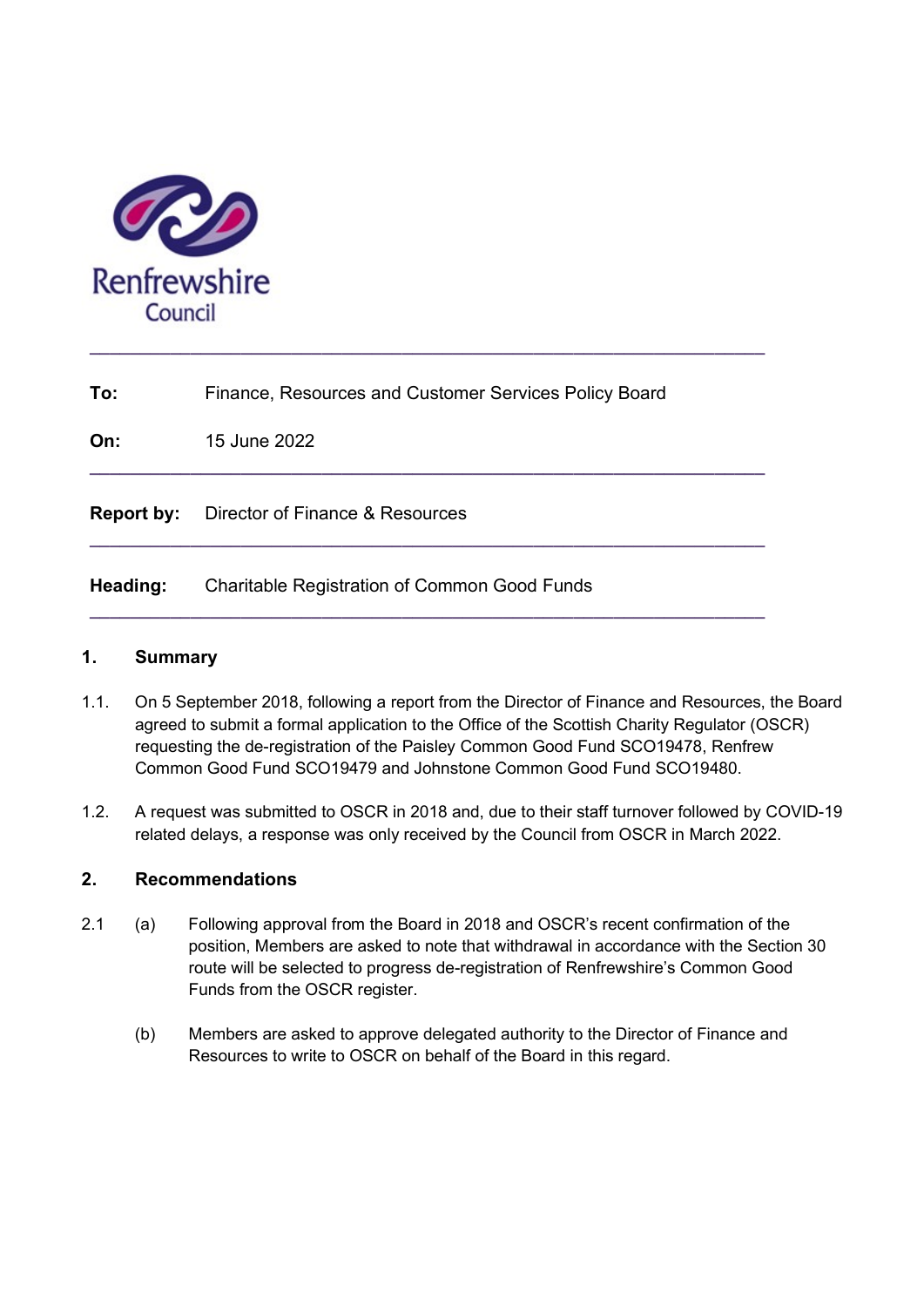# 3. Background

- 3.1 The three Common Good Funds controlled by the Council (Paisley, Renfrew and Johnstone) are registered with the Office of the Scottish Charity Regulator (OSCR) as charities, each in their own right. The original registration of the Funds as charities was made many years ago when charity registration was managed by HM Revenue & Customs, possibly to take advantage of tax benefits available at the time with regards investment income, particularly in relation to share dividends. These tax benefits are no longer available, and there exists an anomalous position whereby the majority of common good funds controlled by Scottish local authorities are not registered as charities.
- 3.2 The provisions of local government legislation in relation to the use of Common Good Funds would suggest that there is a question as to whether any Common Good Fund should be registered as a charity.
- 3.3 In addition, there are particular costs associated with the accounting and auditing arrangements for charities, which the Common Good Funds currently bear, and that could be mitigated were the Funds not registered as charities.

### 4. Response from OSCR

- 4.1 OSCR has now advised that Renfrewshire's Common Good Funds do not meet the charity test on two grounds, as follows:
	- 1. Common Good Funds are not 'bodies' as required by section 7 of the Charities and Trustee Investment (Scotland) Act 2005 (the 2005 Act). Although common good property is held in trust by Scottish local authorities, this arrangement does not involve the creation of a trust or any other form of body that is separate in identity from the administering local authority.
	- 2. The application of common good property is not confined to charitable purposes, again as required by section 7 of the 2005 Act. Common Good property vested in local authorities must (in the case of Renfrewshire) be administered having regard to the interests of the local inhabitants, but this is a broad discretion, which is not limited to charitable purposes as defined under the Act.
- 4.2 OSCR concludes that the Renfrewshire Common Good Funds should therefore be removed from the Scottish Charity Register. There are two mechanisms available in the Charities and Trustee Investment (Scotland) Act 2005 to progress this: Section 18 and Section 30.
	- Section 18 removal would result in OSCR removing the Funds from the register of charities within 28 days of receiving an application from the charity. It does not require an inquiry report to be published and there is no right of appeal.